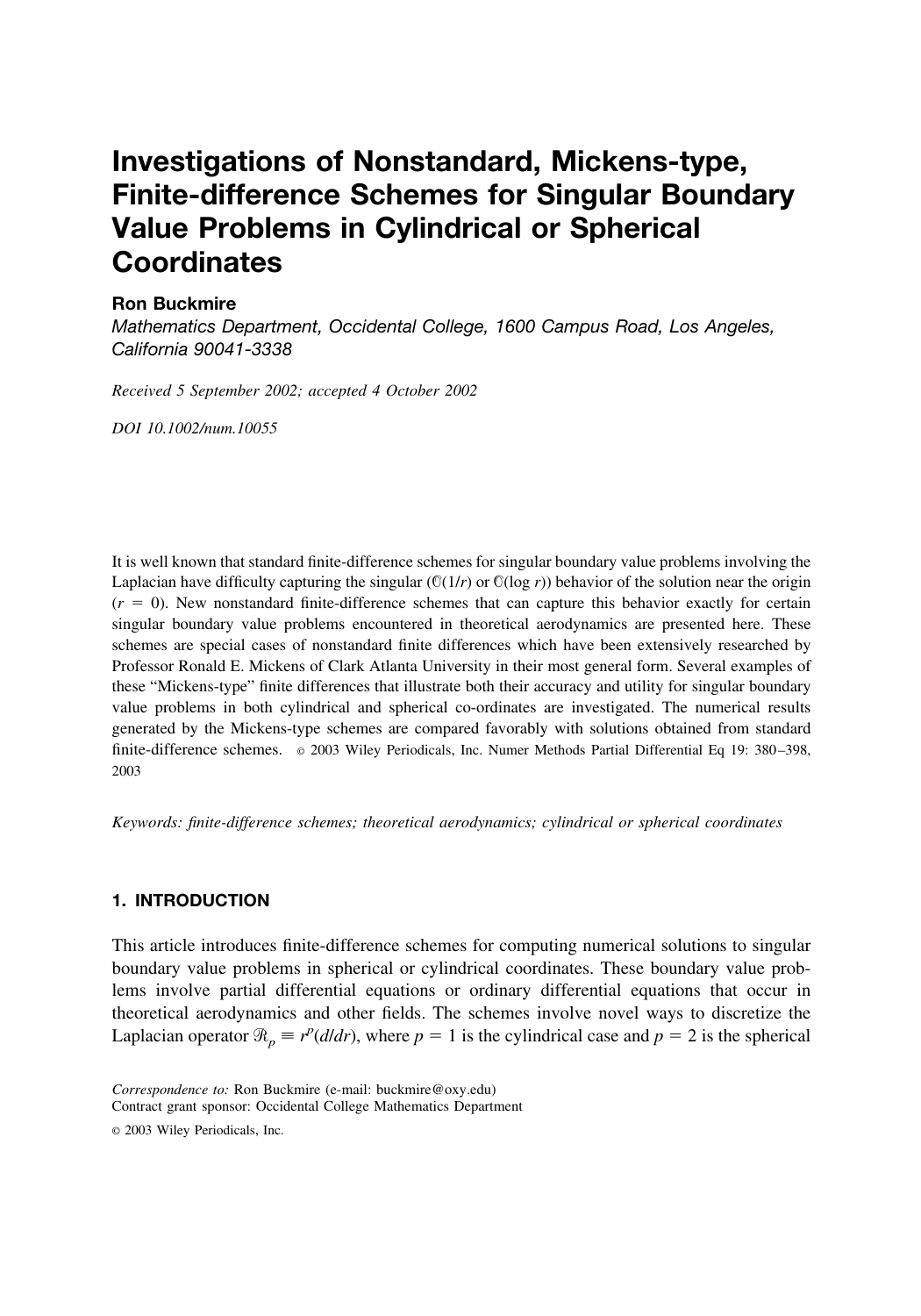case. These nonstandard finite-difference schemes are special cases of the numerical methods Professor Ronald E. Mickens of Clark Atlanta University has analyzed extensively for years  $([1-3],$  etc.).

The scheme for the cylindrical case was initially presented in Buckmire's 1994 thesis [4] in which particular slender bodies of revolution were found to possess shock-free flows as specific numerical solutions of a mixed-type, singular boundary value problem. The problem is formulated using transonic small disturbance theory found in [5–7], among other sources. Cole and Schwendeman announced the first computation of a fore-aft, symmetric, shock-free transonic slender body in [8]. This work was expanded in [4], which led to the first computation of shock-free, transonic, slender bodies with axisymmetry but without fore-aft symmetry. Basically, the problem involves numerically solving a boundary value problem with an elliptichyperbolic partial differential equation (the Kármán-Guderley equation) in cylindrical coordinates, with a singular inner Neumann boundary condition at  $r = 0$  and a non-singular outer Dirichlet boundary condition far away from  $r = 0$ . Namely,

$$
(K - (\gamma + 1)\phi_x)\phi_{xx} + \phi_{\tilde{r}\tilde{r}} + \frac{1}{\tilde{r}}\phi_{\tilde{r}} = 0.
$$
 (1)

$$
\begin{aligned}\n\phi(x, \tilde{r}) &\to S(x) \log \tilde{r} + G(x), & \text{as } \tilde{r} \to 0, |x| \le 1 \\
\phi(x, \tilde{r}) \text{ bounded,} & \text{for } \tilde{r} = 0, |x| > 1.\n\end{aligned} \tag{2}
$$

$$
\phi(x,\tilde{r}) \to \frac{\mathcal{D}}{4\pi} \frac{x}{(x^2 + K\tilde{r}^2)^{3/2}}, \quad \text{as } (x^2 + \tilde{r}^2)^{1/2} \to \infty.
$$
 (3)

In (1), (2), and (3) the variable  $\tilde{r}$  is a scaled cylindrical coordinate,  $K$  is the transonic similarity parameter,  $\mathcal{D}$  is a dipole strength, and  $\phi(x, \tilde{r})$  is a velocity disturbance potential. Both  $S(x)$  and  $G(x)$  are bounded functions. The main point of sketching the boundary value problem here is to emphasize that the function  $G(x)$ , which occurs in (2) needs to be computed very accurately, because the pressure coefficient on the body depends directly on  $G'(x)$ . It is the pressure coefficient that allows the determination of whether the body possesses a shock-free flow. Computing it is complicated by the fact that  $\phi(x, \tilde{r})$  and  $S(x)$ log  $\tilde{r}$  are becoming singular as  $\tilde{r} \rightarrow 0$ , which is where the boundary condition must be evaluated, and the quantity  $G(x)$  we require is the difference between these two large quantities. Thus, a numerical method was needed to compute the solution  $\phi(x, \tilde{r})$  particularly accurately as  $\tilde{r} \rightarrow 0$ . It was discovered that an exact, nonstandard finite-difference scheme existed for a simpler, related boundary value problem. This discovery was the motivation for adoption of the scheme introduced in [4] and analyzed and discussed in more detail in [9]. Upon further analysis the author found other nonstandard finite difference schemes that could be derived for slightly different boundary value problems, and then extended this concept to spherical coordinates. It is these results that are presented within.

The rest of this article shall continue by reproducing some illustrative examples of nonstandard finite differences presented by Mickens in [10]. In this section it shall be made clear that these "Mickens-type," nonstandard finite differences are robust numerical techniques that have surprisingly useful properties.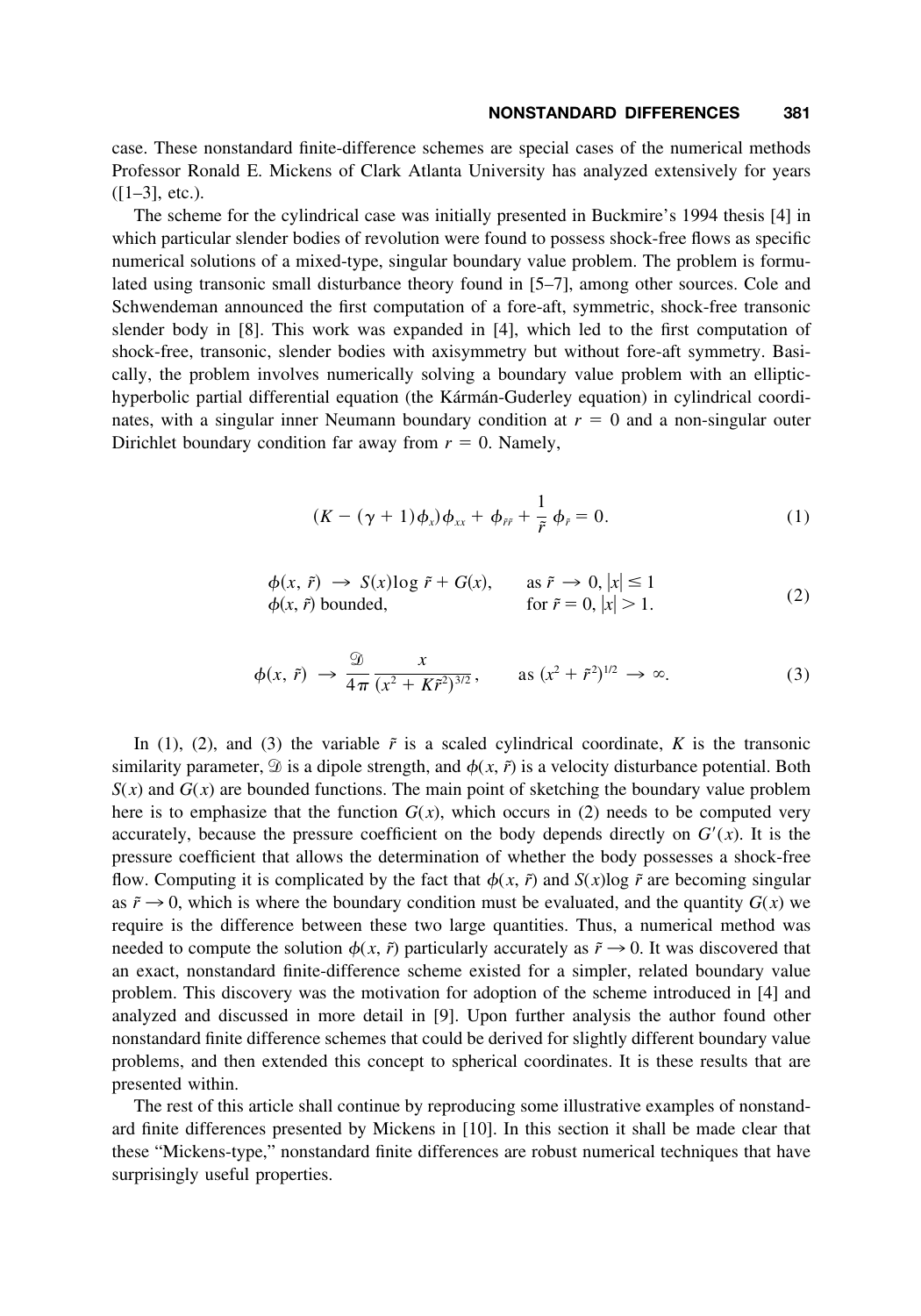In the third section, the details of the derivation of the specific Mickens-type, finite-difference scheme introduced in [4] and detailed in [9] shall be discussed. In addition, the nonstandard scheme for the corresponding problem in spherical coordinates is also derived here. This involves looking at the discretization of the  $\Re_p$  operator for  $p = 1$  (cylindrical coordinates) and  $p = 2$  (spherical coordinates).

In the fourth section, the derivation of selected model boundary value problems is given, along with their exact solutions. In cylindrical coordinates this involves Bessel's functions and, in spherical coordinates, hyperbolic trigonometric functions. These model problems are related to the boundary value problem for  $\phi(x, \tilde{r})$  described in (1), (2), and (3) but are chosen because they have known exact solutions which can be used as benchmarks for the numerical results. The details of how the finite-difference schemes can be used to produce approximations to these solutions are presented.

In the fifth section, the new Mickens-type schemes are applied to produce numerical solutions of these selected singular boundary value problems. Graphs of the error between the exact solution and the approximate solution generated from the standard scheme and the nonstandard scheme are given which illustrate the superior accuracy of the Mickens-type schemes.

The article ends with a conclusion and an appendix which details how the truncation error between the standard finite-difference approximation varies from that of the Mickens-type schemes.

#### **2. NONSTANDARD FINITE DIFFERENCES**

This section will recount the idea behind nonstandard finite differences, drawing heavily upon the work of Professor Ronald E. Mickens ([1–3, 10, 11]). Nonstandard finite differences are numerical methods which approximate derivatives and differential equations by using nontraditional discrete formulations. The general form of the traditional derivative can be expressed as

$$
\frac{du}{dt} = \lim_{h \to 0} \frac{u(t + \psi_1(h)) - u(t)}{\psi_2(h)} = \lim_{h \to 0} \frac{u(t + h) - u(t)}{h}
$$
(4)

with

$$
\psi_n(h) = h + \mathbb{O}(h^2). \tag{5}
$$

This leads to a generalized form of the discretization of the derivative

$$
\frac{du}{dt} \approx \frac{u_{k+1} - u_k}{\phi(h, \lambda)}.
$$
\n(6)

It is usually the nonlinear form of the "denominator function"  $\phi(h, \lambda)$  which determines that this discretization will be part of a nonstandard finite difference scheme. In [3] some examples of denominator functions which have the desired qualities listed in (5) are provided and reproduced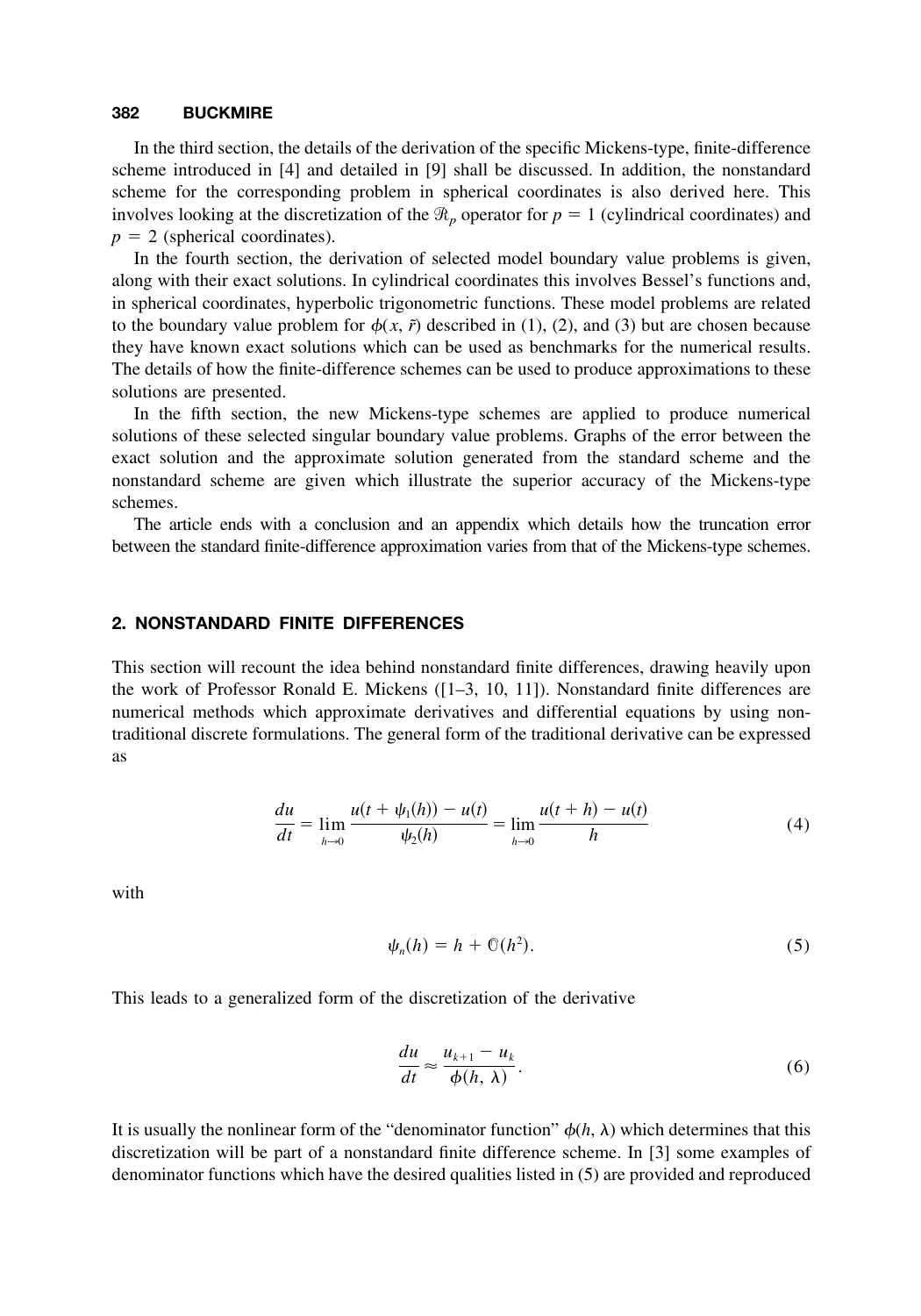below in (7). Obviously, the first denominator function would result in the traditional derivative found in (4).

$$
\phi(h) = \begin{cases}\nh, & \\
\sin(h), & \\
e^h - 1, & \\
1 - e^{-h}, & \\
\frac{1 - e^{-\lambda h}}{\lambda}, & \\
\vdots & \\
\end{cases}
$$
\n(7)

In the limit, using any of the above sample denominator function results in the familiar forward definition of the derivative seen in (4). However, for finite *h*, which is, of course the typical computational practice, the denominator function will produce a discrete derivative that is close to the typical derivative but one which can deviate interestingly from it, depending on the size of *h*.

One of the most important results Mickens proves in [2] is that *every* ordinary differential equation (ODE) can be represented by an *exact* finite-difference scheme ( $O\Delta E$ ). In other words, if the exact solution of the ODE is denoted by  $u(t)$  and the discrete representations of the solution are denoted by  $u_k$ , then there exists a numerical scheme for which  $u(t_k) = u_k$  for all  $t_k = kh$ comprising the discrete domain on which the solution is being computed, for all grid separations *h*.

Consider the standard ODE:

$$
\frac{dy}{dt} = -\lambda t,
$$

which has the exact solution  $y(t) = y_0 e^{(t-t_0)}$ . The standard finite-difference scheme would be to use a forward Euler method so that the  $O\Delta E$  would be

$$
\frac{y_{k+1}-y_k}{h}=-\lambda y_k.
$$

However, Mickens points out ([3], p. 74) that the following nonstandard finite-difference scheme

$$
\frac{y_{k+1} - y_k}{\left(\frac{1 - e^{-h\lambda}}{\lambda}\right)} = -\lambda y_k
$$

is exact. The above  $O\Delta E$  can be solved to produce a discrete version of the exact solution,  $y_{k+1} = y_k e^{-\lambda h}$ .

He also provides less obvious examples of exact finite-difference schemes for some basic ordinary differential equations. For example, the initial value problem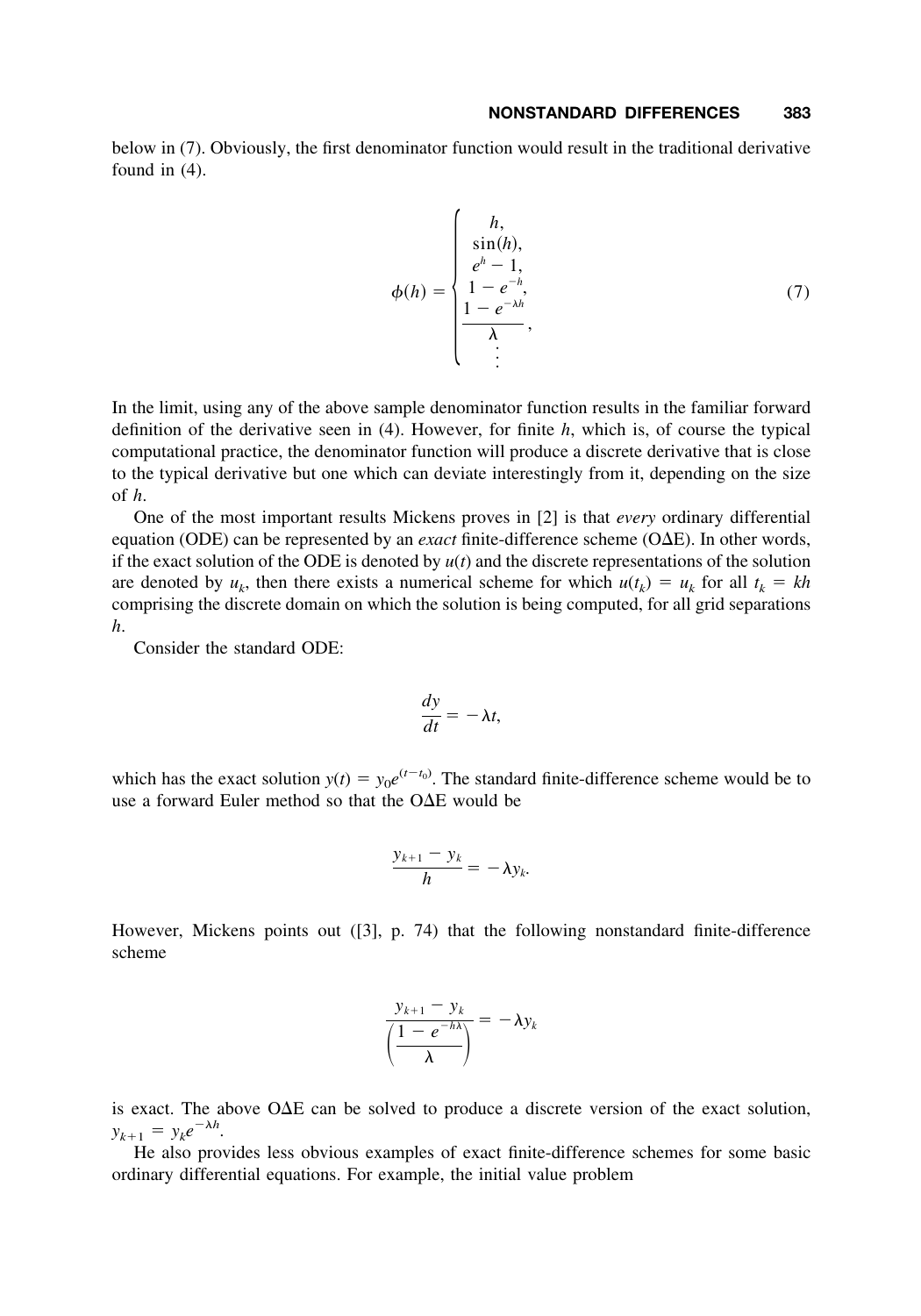$$
\frac{dy}{dt} = y^2, \qquad y(t_0) = y_0 \tag{8}
$$

has the exact solution  $y(t) = y_0/([1 - y_0(t - t_0)]$ . The standard finite-difference scheme would be

$$
\frac{y_{k+1} - y_k}{h} = y_k^2, \tag{9}
$$

which has the inaccurate solution  $y_{k+1} = y_k(1 + hy_k)$ . However, Mickens points out that the previous finite-difference scheme can be made to be exact for (8) by choosing a "nonlocal" discretization of the ODE. This new nonstandard scheme looks like

$$
\frac{y_{k+1} - y_k}{h} = y_k y_{k+1}.
$$
 (10)

It is easy to see that the above can be rearranged to produce  $y_{k+1} = y_k/(1 - hy_k)$ , which is simultaneously the solution to the  $O\Delta E$  in (10) and the discrete form of the solution to the ODE in (8).

Note that we have presented two different ways that a standard finite-difference scheme can be modified to make it nonstandard. In the examples presented here the error of the nonstandard scheme was *zero.* The discovery of a similar exact nonstandard discretization of the radial derivatives of the Laplacian in cylindrical coordinates led to the scheme used in [4] and is discussed in section 3 of this article. In honor of Professor Mickens' extensive work on these nonstandard finite-difference schemes the author proposes that they be referred to as "Mickenstype" finite-difference schemes, or simply "Mickens differences."

## $3.$  DISCRETIZING THE OPERATOR  $\Re_p = r^p(d/dr)$

This section shall explain the discretization of the Laplacian operator  $\Re_p = r^p(d/dr)$ , where *p*  $= 1$  or  $p = 2$ . Laplace's equation in cylindrical coordinates is given by

$$
\frac{1}{r}(ru_r)_r + u_{\theta\theta} = 0
$$

and clearly contains the  $\Re_1$  operator. Laplace's equation in spherical coordinates is given by

$$
\frac{1}{r^2}(ru_r)_r + u_{\theta\theta} = 0
$$

and clearly contains the  $\Re_2$  operator. The Kármán-Guderley equation (1) which was the subject of [4] also contains  $\mathcal{R}_1$ , the radial derivatives of the Laplacian in cylindrical coordinates. Consider  $B(r)$  which is defined as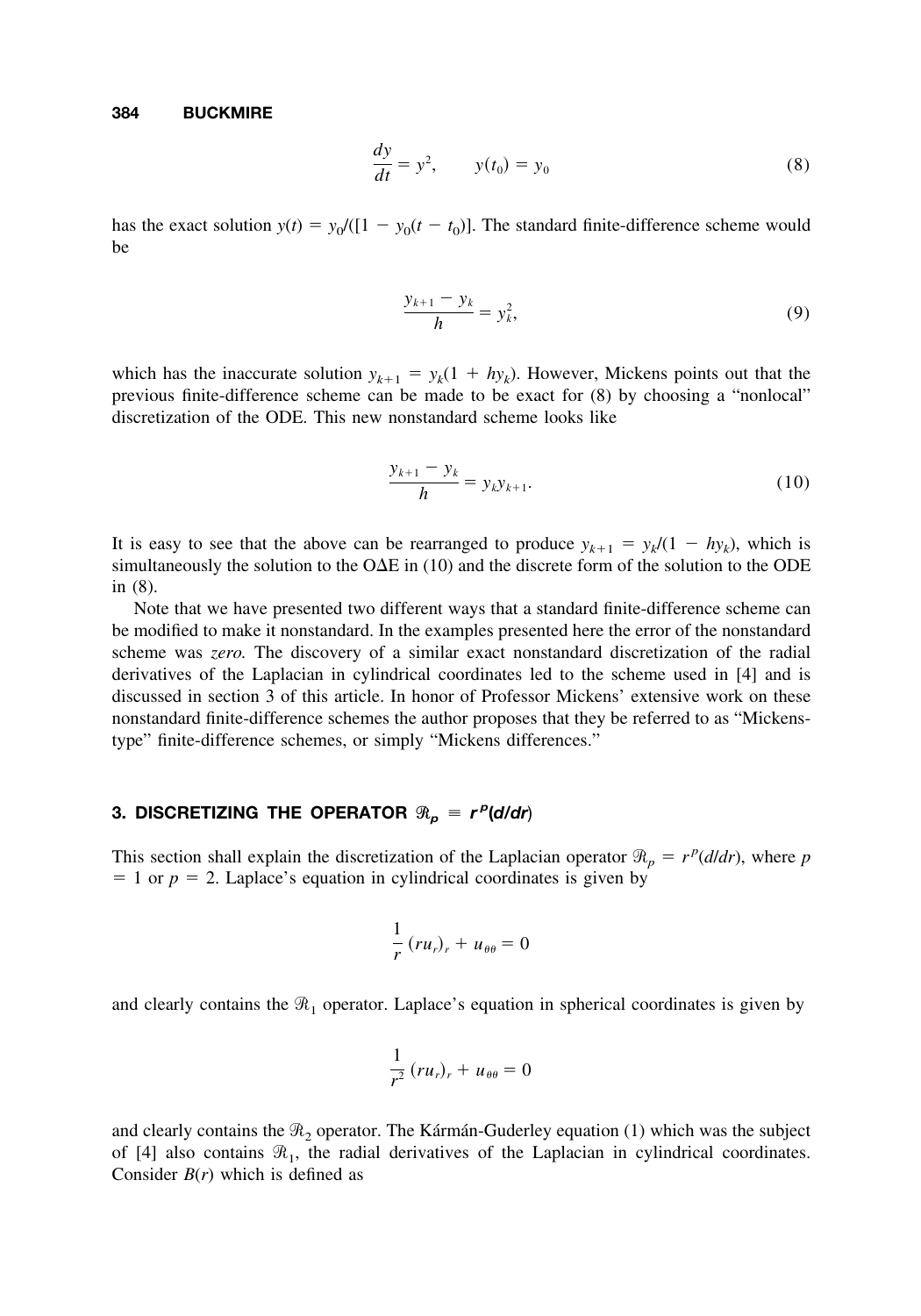$$
B(r) = \mathcal{R}_p u = \frac{r^p du}{dr},
$$

where  $u = u(r)$  is an unknown function (the solution) the operator  $\mathcal{R}_p$  acts on. The problem at hand requires determining a numerical discretization or approximation for  $\mathcal{R}_p$ .

The first step in the discretization of the operator is to choose a grid  $\{r_j\}_{j=0}^N$  on the interval  $0 \leq r \leq 1$  where

$$
0 \leftarrow r_0 < r_1 < r_2 < \dots < r_j < \dots < r_N = 1. \tag{11}
$$

#### **3.1. The Cylindrical Case**

For the cylindrical case, let  $p = 1$  and the operator becomes  $\Re_1 = r(d/dr)$ . On the grid defined in (11) one has discrete forms of the quantities of interest, such as  $u(r_j) = u_j$  and

$$
B_{j+1/2} = r \frac{d}{dr}\Big|_{r=r_{j+1/2}}
$$
 where  $r_{j+1/2} = \frac{r_j + r_{j+1}}{2}$ ,

i.e., in between grid points.

There are several choices for discretizing  $B(r)$ , but the standard forward-difference approximation method and the new nonstandard scheme were selected and will be compared with each other. Note that the discrete quantity  $B$  is actually defined in between grid points, not on them.

$$
B_{j+1/2}^{(1)} = r_{j+1/2} \frac{u_{j+1} - u_j}{r_{j+1} - r_j} \tag{12}
$$

$$
B_{j+1/2}^{(2)} = \frac{u_{j+1} - u_j}{\log(r_{j+1}) - \log(r_j)} = \frac{u_{j+1} - u_j}{\log(r_{j+1}/r_j)}
$$
(13)

The standard scheme in (12) shall be referred to as Scheme (1) and the new scheme in (13) shall be referred to as Scheme (2). Scheme (2) can be obtained by assuming that  $B(r)$  should be constant on each subinterval  $[r_j, r_{j+1}]$  of the grid. If one relates  $B(r)$  back to the physical fluid mechanics problem we want to solve, it corresponds to a mass flux. The relationship between  $B_{i+1/2}$  and  $u_i$  and  $u_{i+1}$  solves the simple boundary value problem

$$
ru' = B_{j+1/2} = \text{constant} \tag{14}
$$

$$
u(r_j) = u_j \tag{15}
$$

$$
u(r_{j+1}) = u_{j+1}.\tag{16}
$$

The solution to this is  $u(r) = B_{i+1/2} \log r + C$ , which, when one applies the boundary conditions (15) and (16) leads to the formula

$$
B_{j+1/2} = \frac{u_{j+1} - u_j}{\log(r_{j+1}/r_j)}.
$$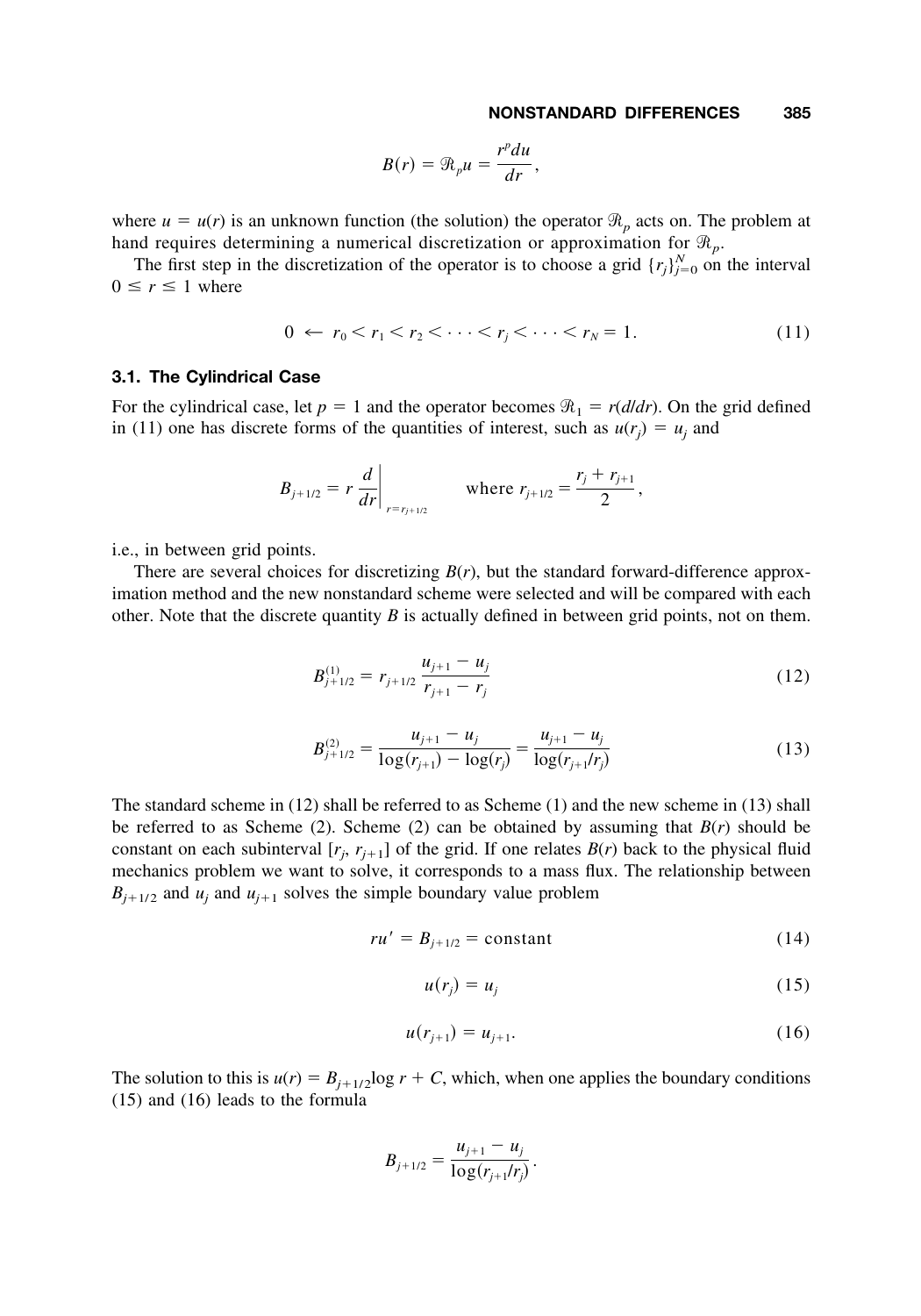Thus, Scheme (2) is a Mickens-type, nonstandard, exact finite-difference scheme for the ODE

$$
r\frac{du}{dr} = B, \qquad \text{where } B \text{ is a known constant.} \tag{17}
$$

#### **3.2. The Spherical Case**

In a similar fashion to the procedure outlined above, a nonstandard, exact finite-difference scheme can be obtained for the spherical analogue to (17). The spherical version of the ODE comes from setting  $\mathcal{R}_2 u$  equal to a constant, producing

$$
r^2 \frac{du}{dr} = A, \qquad \text{where } A \text{ is a known constant.} \tag{18}
$$

Even though it does not have the same physical significance of a mass flux as it did in cylindrical co-ordinates, we can still obtain a relationship between  $A_{j+1/2}$ ,  $u_j$ , and  $u_{j+1}$  by solving (18) using the conditions (15) and (16). The solution in this case is  $u(r) = -A/r + C$ , which when one applies the boundary condition leads to the  $O\Delta E$ 

$$
A_{j+1/2} = \frac{u_{j+1} - u_j}{\left(-\frac{1}{r_{j+1}}\right) - \left(-\frac{1}{r_j}\right)}.
$$

This can be rearranged to produce

$$
A_{j+1/2}^{(2)} = r_j r_{j+1} \frac{u_{j+1} - u_j}{r_{j+1} - r_j}.
$$
\n(19)

This formula is a Mickens-type, exact, nonstandard finite-difference scheme for (18). The standard finite-difference scheme for this ODE would be

$$
A_{j+1/2}^{(1)} = r_{j+1/2}^2 \frac{u_{j+1} - u_j}{r_{j+1} - r_j}.
$$
 (20)

Notice that in the spherical Mickens-type scheme (19) it is the nonlocal discretization of  $r^2$ , which makes it nonstandard. In the cylindrical Mickens-type scheme (13) it is the presence of nonlinear functions (logarithms) and the nonlocal discretization, which make it nonstandard. Regardless, both schemes have zero local truncation error; they are exact. The superscripts in (19) and (20) are used to indicate the difference between the nonstandard and standard discretizations in spherical coordinates in a similar way the  $O\Delta E$ s (13) and (12) in cylindrical coordinates were differentiated from each other.

## **3.3. Informal Derivation of the Nonstandard Schemes**

One can also derive the form of the nonstandard schemes by using a more intuitive but less rigorous approach involving differentials. The ODE is rearranged through the use of differentials, and then the differentials are approximated by finite  $\Delta s$ .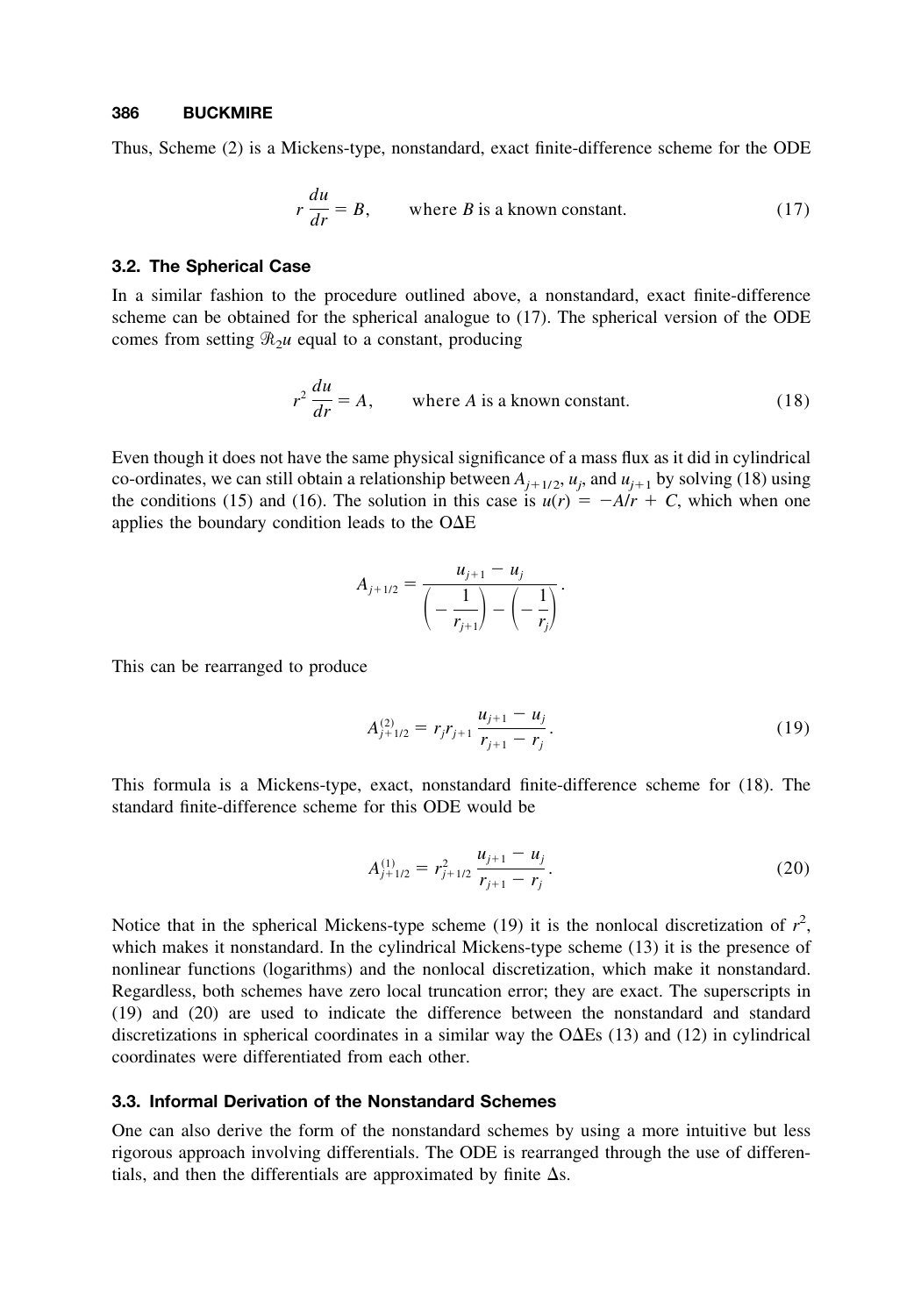$$
B = r \frac{du}{dr} = \frac{du}{dr} = \frac{du}{d(\log(r)} \approx \frac{\Delta u}{\Delta(\log(r))}.
$$

This approximate version of the rearranged ODE is actually Scheme (2) (13).

$$
\frac{\Delta u}{\Delta(\log(r))} = \frac{u_{j+1} - u_j}{\log(r_{j+1}) - \log(r_j)} = B_{j+1/2}^{(2)}.
$$

Similarly, one can derive the spherical version of Scheme (2) found in (19) by rearranging the ODE in (18):

$$
A = r^2 \frac{du}{dr} = \frac{du}{\frac{dr}{r^2}} = \frac{du}{d\left(-\frac{1}{r}\right)} \approx \frac{\Delta u}{\Delta\left(-\frac{1}{r}\right)} = \frac{u_{j+1} - u_j}{\left(-\frac{1}{r_{j+1}}\right) - \left(-\frac{1}{r_j}\right)} = r_j r_{j+1} \frac{u_{j+1} - u_j}{r_{j+1} - r_j} = A_{j+1/2}^{(2)}.
$$

In this section the derivation of Mickens-type, finite-difference schemes that discretize the  $\mathcal{R}_p$ operator in cylindrical or spherical coordinates were given. The new schemes were presented adjacent to the standard finite-difference methods for the same Laplacian operator to highlight the unusual features of the nonstandard schemes. In the next section, both types of schemes will be applied to particular singular boundary value problems to demonstrate the superior utility of the Mickens-type schemes.

## **4. APPLYING THE SCHEMES**

To illustrate the efficacy and accuracy of the Mickens-type schemes derived in (13) and (19), they will be applied to a number of singular boundary value problems related to the original problem solved in [4]. This section will present the solution of these boundary value problems as well as the details of how the finite-difference schemes can be used to generate numerical approximations to them.

The Kármán-Guderley equation  $(1)$  and the associated boundary conditions of  $(2)$  and  $(3)$  can be directly related to the simple boundary value problem given below

$$
\frac{1}{r}\frac{d}{dr}\left(r\frac{du}{dr}\right) - m^2u = 0, \qquad m \text{ constant} \tag{21}
$$

$$
r\left.\frac{du}{dr}\right|_{r=0} = S,\tag{22}
$$

$$
u(1) = G.\t(23)
$$

If one linearizes and substitutes  $\phi(x, r) = u(r)e^{imx}$  into (1), one will obtain the above singular boundary value problem. This simple boundary value problem is used as the "model problem" to benchmark the new finite-difference scheme instead of the problem containing the transonic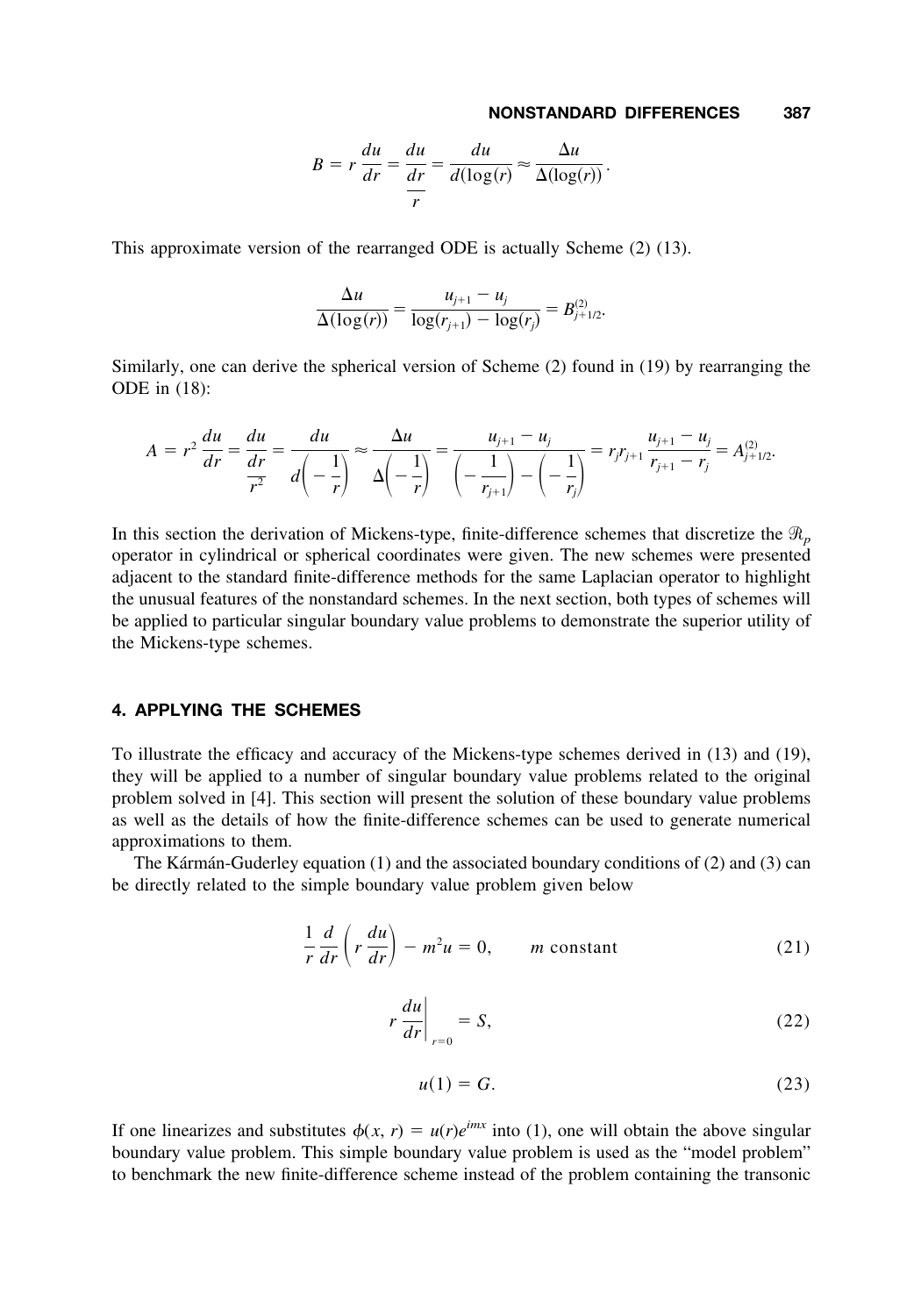

small-disturbance equation (1) one is really interested in solving. The reason is that the simpler problem has a known exact solution involving logarithms or Bessel functions, depending on the value of *m*, where *m* is a natural number. The model problem retains the essential singular nature of the aerodynamics problem. The exact solutions to the model boundary value problem in

cylindrical coordinates can be written as

$$
m = 0, \quad u(r) = S \log r + G \tag{24}
$$

$$
m > 0, \quad u(r) = \frac{-\pi}{2} SK_0(rm) + \left( G + S \frac{\pi}{2} K_0(m) \frac{I_0(rm)}{I_0(m)} \right).
$$
 (25)

Note that solutions to the cylindrical model problem have the required singular behavior (log *r*)) as  $r \rightarrow 0$ , as can be seen in Fig. 1.

## **4.1. The** *m* **0 Cylindrical Case**

First consider the  $m = 0$  model problem. The differential equation in this case is simply

$$
\frac{1}{r}\frac{d}{dr}\left(r\frac{du}{dr}\right) = B'(r) = 0.
$$

This has the simple solution  $B(r)$  = constant. Using the boundary condition at  $r = 0$ ,  $B(0)$  $S \implies B(r) = S$ . Thus, the discrete version of the model equation that is being solved is

$$
B_{j+1/2} = S.
$$
 (26)

Using Scheme (1) (the standard forward-difference approximation),

$$
B_{j+1/2} = r_{j+1/2} \frac{u_{j+1} - u_j}{r_{j+1} - r_j} = S \Rightarrow u_j = u_{j+1} - 2S \frac{r_{j+1} - r_j}{r_{j+1} + r_j}, \quad \text{with } u_N = G. \tag{27}
$$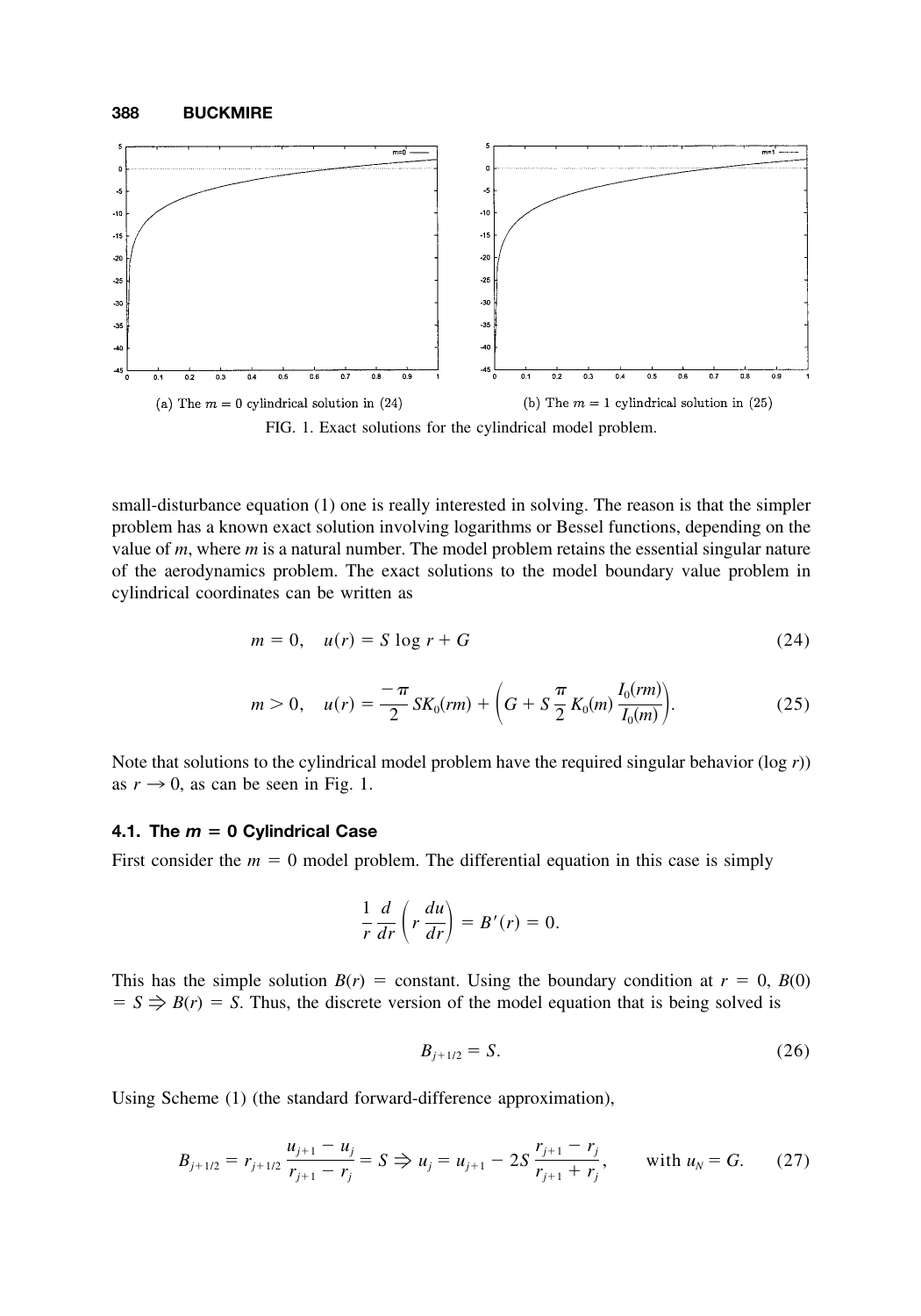This is a simple marching scheme which allows one to compute all the  $u_j$ ,  $j = 0, \ldots, N$  starting from  $u_N = G$  and "marching" down to  $u_0$ .

Using Scheme (2) (the nonstandard scheme), the discrete equation to be solved is

$$
B_{j+1/2} = \frac{u_{j+1} - u_j}{\log(r_{j+1}/r_j)} = S \Rightarrow u_j = u_{j+1} - S \log\left(\frac{r_{j+1}}{r_j}\right), \quad \text{with } u_N = G. \tag{28}
$$

Scheme (2) also leads to a marching scheme that solves the model equation exactly *by definition.* This happens because the scheme was derived assuming that *B*(*r*) would be constant on each subinterval. For this model equation  $B(r) = S$ , so it is the same constant, namely *S* on each subinterval. So Scheme (2) is exact for this model equation where  $m = 0$ . Scheme (1) has a significant numerical error that gets worse as the computed solution approaches the singularity at the origin. These results are displayed graphically in the figures in Section 5.

#### **4.2. The** *m* **0 Cylindrical Case**

When  $m \neq 0$  the model differential equation in (21) becomes

$$
r^2u'' + ru' - m^2r^2u = 0,
$$
\n(29)

which after the scaling  $s = mr$  can be seen to be the zeroth-order Bessel's equation

$$
s^2u'' + su' - s^2u = 0.
$$

Using a standard discretization, the O $\Delta E$  for the  $m \neq 0$  form of (21) is

$$
\frac{1}{r_j}\left(r_{j+1/2}\frac{u_{j+1}-u_j}{r_{j+1}-r_j}-r_{j-1/2}\frac{u_j-u_{j-1}}{r_j-r_{j-1}}\right)-m^2u_j=0.
$$
\n(30)

The nonstandard discretization will be

$$
\frac{1}{r_j} \left( \frac{u_{j+1} - u_j}{\log(r_{j+1}/r_j)} - \frac{u_j - u_{j-1}}{\log(r_j/r_{j-1})} \right) - m^2 u_j = 0.
$$
\n(31)

In the  $m \neq 0$  cases one can not simply produce a marching scheme as in the  $m = 0$  cases [(27) and (28)], so the solutions are obtained by solving a tri-diagonal system of equations for  $\{u_j\}_{j=0}^N$ . Of course, exact solutions can be found for both the  $m = 0$  and  $m \neq 0$  cases. In the  $m \neq 0$  case the nonstandard scheme is not exact, but it can be clearly seen from the numerical results given in Section 5 that it does a better job of approximating the exact solution than the standard scheme does, especially near the  $r = 0$  singularity.

#### **4.3. Model Problem in Spherical Coordinates**

The model problem in spherical coordinates is not directly motivated from the Katman-Guderley boundary value problem as the cylindrical version is. It is simply an analogous extrapolation from the cylindrical model problem given in (21),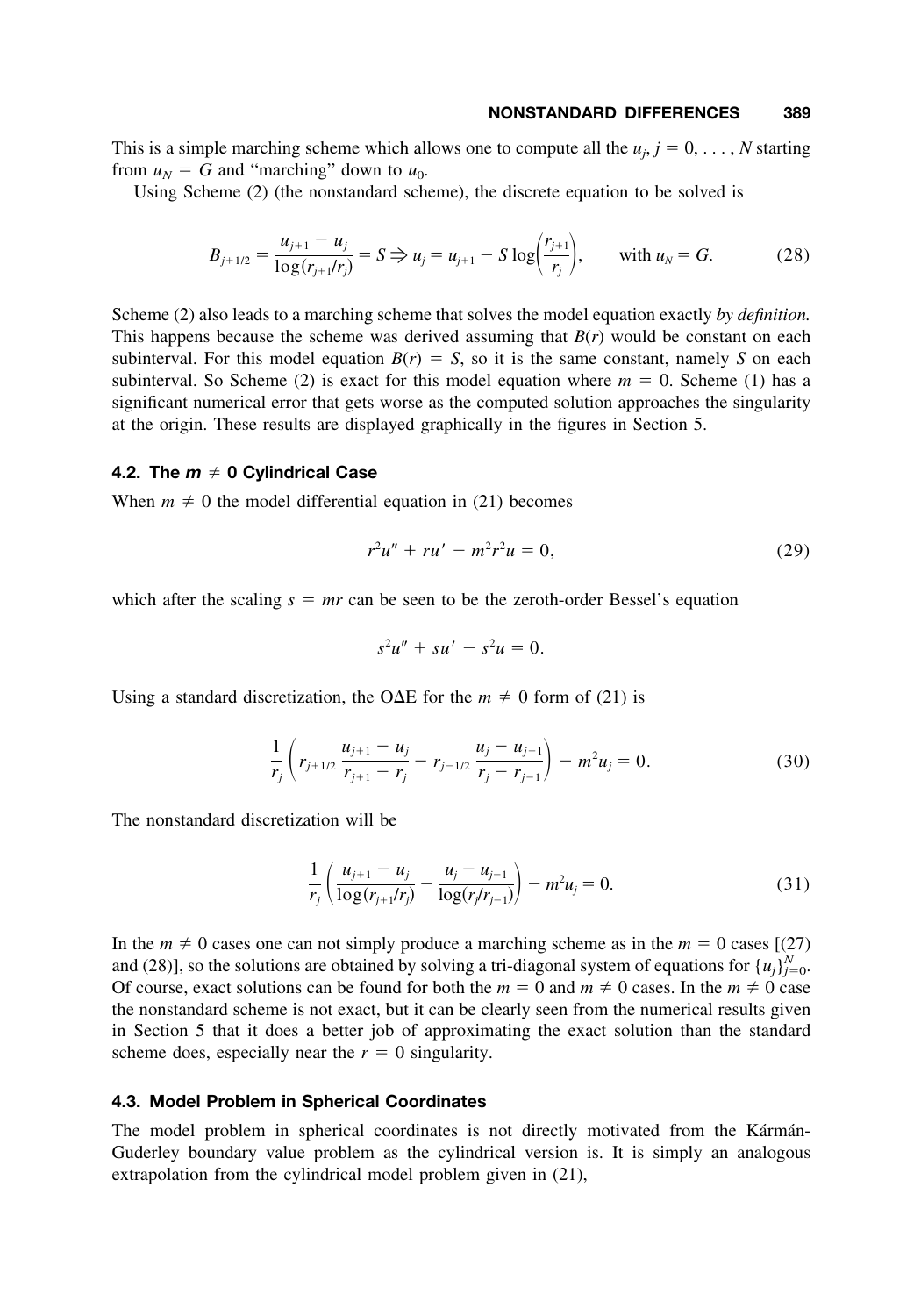$$
\frac{1}{r^2}\frac{d}{dr}\left(r^2\frac{du}{dr}\right) - n^2u = 0, \qquad n \text{ constant}
$$
\n(32)

$$
r^2 \left. \frac{du}{dr} \right|_{r=0} = S,\tag{33}
$$

$$
u(1) = G.\t\t(34)
$$

However, in spherical coordinates the inner Neumann boundary condition (33) is not physically significant so there are other choices which can be made for this inner boundary condition, such as a simple Dirichlet condition. This choice would make the exact solution to the model problem given above even simpler. The exact solution of the model spherical ODE can be found to consist of hyperbolic sines and cosines after noticing that (32) can be rewritten (when  $n \neq 0$ ) as

$$
r^2u'' + 2ru' - n^2r^2u = 0.
$$
 (35)

This looks very similar to the Bessel's equation from the cylindrical coordinates problem (29), but the solutions are very different. The derivatives can be grouped so that if  $v = ru$  the equation becomes

$$
r2u'' + 2ru' - n2r2u = (ru)" - n2(ru)
$$

$$
= v'' - n2v
$$

$$
= 0
$$

The general solution to (35) is

$$
u(r) = C_1 \frac{\sinh(nr)}{r} + C_2 \frac{\cosh(nr)}{r}.
$$

The exact solutions to the model boundary value problem in spherical coordinates given in (32), (33) and (34) can be written as

$$
n = 0, \qquad u(r) = -\frac{S}{r} + S + G \tag{36}
$$

$$
n > 0, \qquad u(r) = \frac{-S \cosh(nr)\sinh(n) + (G + S \cosh(n))\sinh(nr)}{r \sinh(n)}.
$$
 (37)

These solutions above also exhibit singular behavior as  $r \rightarrow 0$ , albeit much more strongly than their cylindrical coordinate counterparts. The solutions in spherical coordinates have singular behavior ( $\mathbb{O}(1/r)$ ) as  $r \to 0$ . This can be seen graphically in Fig. 2.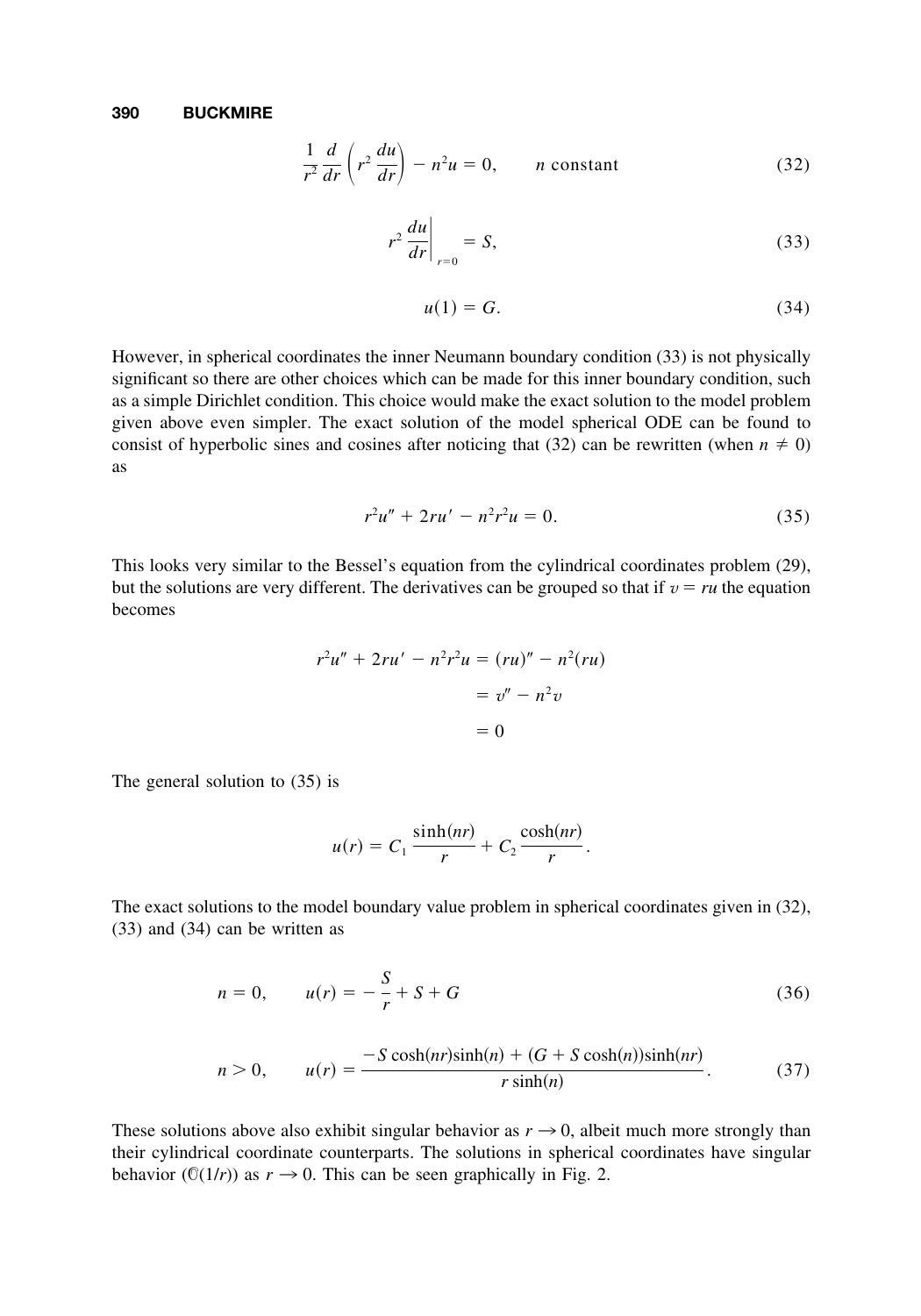

FIG. 2. Exact solutions for the spherical model problem.

#### **4.4.**  $n = 0$  Spherical Case

First consider the  $n = 0$  model problem. The differential equation in this case is simply

$$
\frac{1}{r^2}\frac{d}{dr}\left(r^2\frac{du}{dr}\right) = \frac{1}{r^2}A'(r) = 0.
$$

This has the simple solution  $A(r)$  = constant. Rewriting the Neumann boundary condition (33) at  $r = 0$  as  $A(0) = S$  implies  $A(r) = S$ .

The discrete version of the model equation which is being solved is

$$
A_{j+1/2} = S.
$$
 (38)

Using the standard forward-difference approximation produces

$$
A_{j+1/2}^{(1)} = r_{j+1/2}^2 \frac{u_{j+1} - u_j}{r_{j+1} - r_j} = S \Rightarrow u_j = u_{j+1} - S \frac{r_{j+1} - r_j}{r_{j+1/2}^2} \quad \text{with } u_N = G. \quad (39)
$$

Now we have a simple marching scheme similar to the one utilized in (27), which allows one to compute all the  $u_j$ ,  $j = 0, \ldots, N$  starting from  $u_N = G$  and marching down to  $u_0$ .

Using the Mickens-type scheme the discrete equation to be solved is

$$
A_{j+1/2}^{(2)} = r_j r_{j+1} \frac{u_{j+1} - u_j}{r_{j+1} - r_j} = S \Rightarrow u_j = u_{j+1} - S \frac{r_{j+1} - r_j}{r_{j+1} r_j} \quad \text{with } u_N = G. \quad (40)
$$

The nonstandard Scheme (2) leads to a marching scheme which again solves the model equation exactly *by definition.* This happens because this scheme was derived assuming that *A*(*r*) would be constant on each subinterval. For the model equation  $A(r) = S$ , so *A* equals the same constant, namely *S* on each subinterval. Thus Scheme (2) is exact for the model equation (35) where *n*  $= 0$ . The standard Scheme (1), on the other hand, has a significant numerical error that gets worse as its computed solution approaches the singularity at the origin.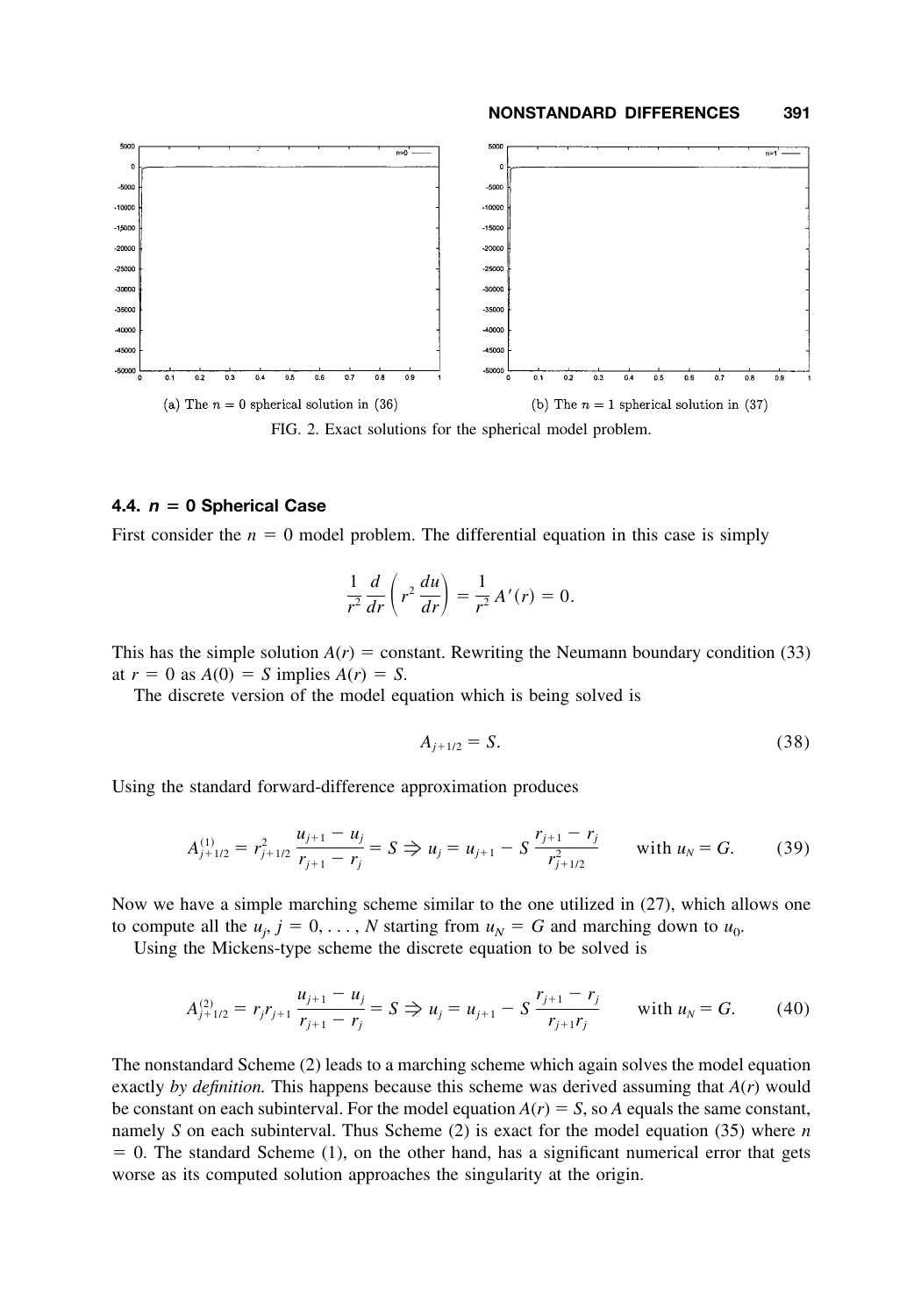#### **4.5. The** *n* **0 Spherical Case**

Using a standard discretization the O $\Delta E$  for the  $n \neq 0$  form of (32) is

$$
\frac{1}{r_j^2} \left( r_{j+1/2}^2 \frac{u_{j+1} - u_j}{r_{j+1} - r_j} - r_{j-1/2}^2 \frac{u_j - u_{j-1}}{r_j - r_{j-1}} \right) - n^2 u_j = 0.
$$
\n(41)

The nonstandard discretization will be

$$
\frac{1}{r_j^2} \left( r_j r_{j+1} \frac{u_{j+1} - u_j}{r_{j+1} - r_j} - r_j r_{j-1} \frac{u_j - u_{j-1}}{r_j - r_{j-1}} \right) - n^2 u_j = 0.
$$
\n(42)

Like the  $m \neq 0$  cylindrical case, the  $n \neq 0$  spherical case does not produce a marching scheme as in the  $m = 0$  and  $n = 0$  cases, so the solutions are obtained by solving a tri-diagonal system of equations for  $\{u_j\}_{j=0}^N$ . Fortunately, exact solutions can be found for all values of *m* (cylindrical cases) and *n* (spherical cases). In the  $n \neq 0$  cases the Mickens-type scheme (42) is not exact, but the numerical results given in section 5 will demonstrate that it does a much better job of approximating the exact solution than the standard scheme (42) does.

## **5. NUMERICAL RESULTS**

In this section the numerical results will be given which indicate the effectiveness of the Mickens-type schemes in approximating the operator  $\Re_p = r^p(dudr)$ . This is done by comparing the solutions to the cylindrical and spherical model problems generated by the numerical schemes given in  $(31)$  and  $(30)$  and in  $(42)$  and  $(41)$  to the exact solutions given in  $(24)$  and  $(25)$ and in (36) and (37).

Numerically one can not actually evaluate the Neumann boundary conditions (22) and (33) at  $r = 0$  exactly. Instead one chooses a small parameter  $\epsilon$  and evaluates the boundary condition at  $r = \epsilon$  repeatedly with values of  $\epsilon$  that approach zero. For the results displayed in Fig. 3,  $\epsilon$  $= 0.1, 0.01, 0.001, 0.0001$ , and 0.00000001. It is these results which demonstrate the ability of the nonstandard scheme to handle the singular nature of the pertinent boundary value problems.

The new Mickens-type scheme in cylindrical coordinates (31) and spherical coordinates (42) are exact (zero error) in the  $m = 0$  and  $n = 0$  cases, respectively. Thus, in these cases we only need to compare the standard scheme to the new schemes, and we will obtain the exact error made by the standard scheme.

For the  $m \neq 0$  and  $n \neq 0$  cases we need to compare the nonstandard scheme's solution, the standard scheme's solution, and the exact solution to each other. In addition, because the motivation for the scheme was the ability to evaluate the solution near  $r = 0$ , the comparison of the numerical solutions with the exact solution at ever smaller values of  $\epsilon$  is important. Figure 3 depicts the error between the exact solution and the numerical solution that each numerical method makes as the Neumann boundary conditions (22) and (33) are approximated at ever smaller values of  $r \ (\epsilon \to 0)$  for both the cylindrical and spherical model boundary value problems.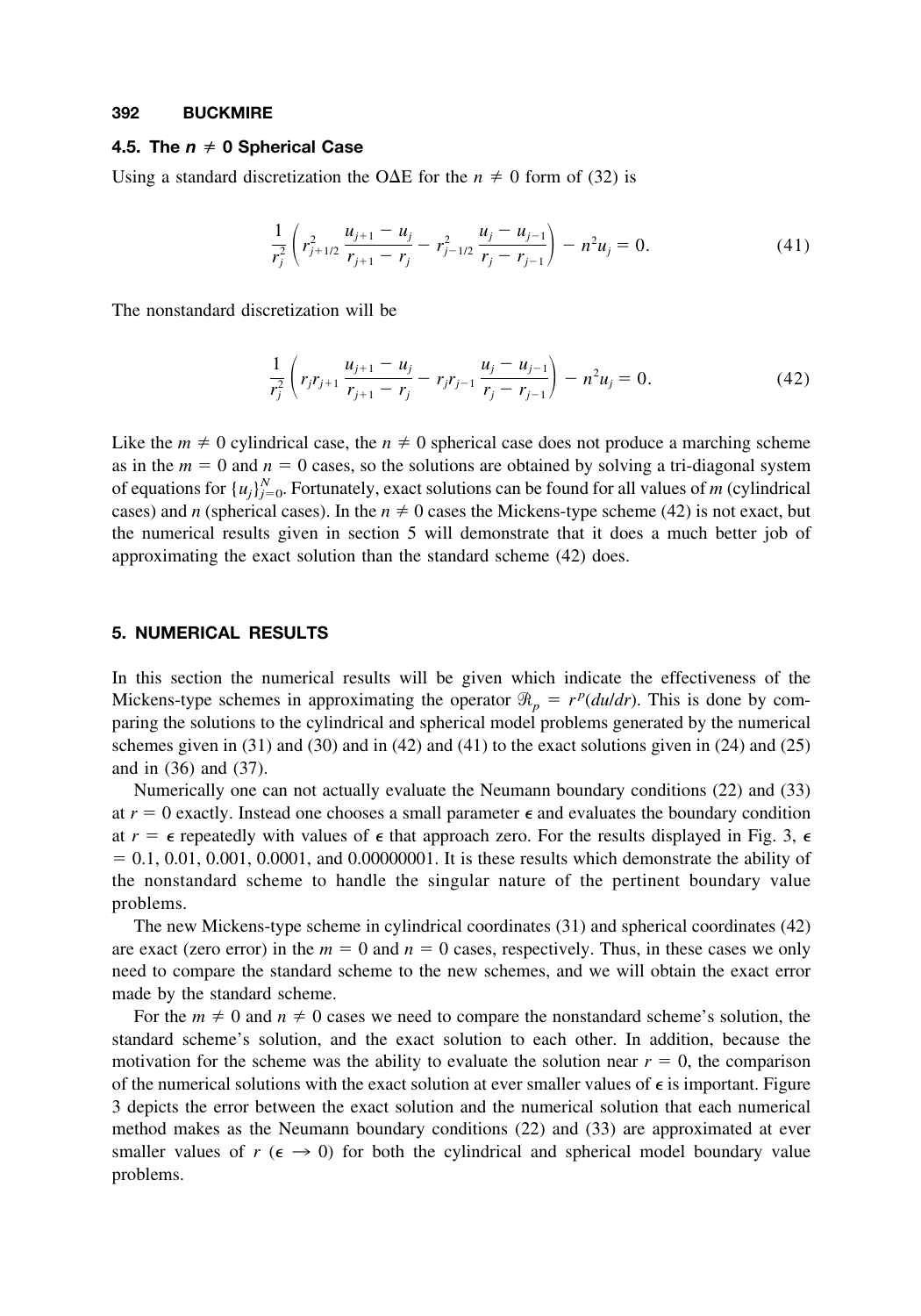

FIG. 3. Numerical error at  $r = \epsilon \rightarrow 0$  for cylindrical (*m* = 0 and *m* = 1) and spherical (*n* = 0 and *n* = 1) data.

As one can see from the graphs of the exact solutions to the  $m = 0$  and  $m = 1$  problems, they are very similar. However, the two types of finite-difference schemes approximate the solutions to these problems with wildly varying accuracy, with the Mickens-type scheme being more successful by *orders of magnitude*. At  $r = \epsilon = 0.0001$  the standard scheme produces an error of about  $10^2$ , whereas the nonstandard scheme produces an error of about  $10^{-1}$ . In Fig. 4 the graphs show the error on a log-log scale with each curve representing a solution computed at a different value of  $\epsilon$ . Notice in Fig. 4(b) that the nonstandard scheme's error actually *decreases* as the boundary condition is evaluated at a more singular value closer to the origin, while the reverse is true for the standard scheme in Fig. 4(a).

The corresponding graphs of the error made by the two competing schemes in solving the spherical model problem are given below in Fig. 5. In Fig. 5(a) one can notice that the order of magnitude of the error made by the standard scheme is gigantic ( $\approx 10^4$ ), whereas in Fig. 5(b) it is clear that the nonstandard scheme has only a modest error  $(\approx 10^{-1})$ , even when the inner boundary condition is being evaluated at the relatively small value of  $\epsilon$  = 0.0001.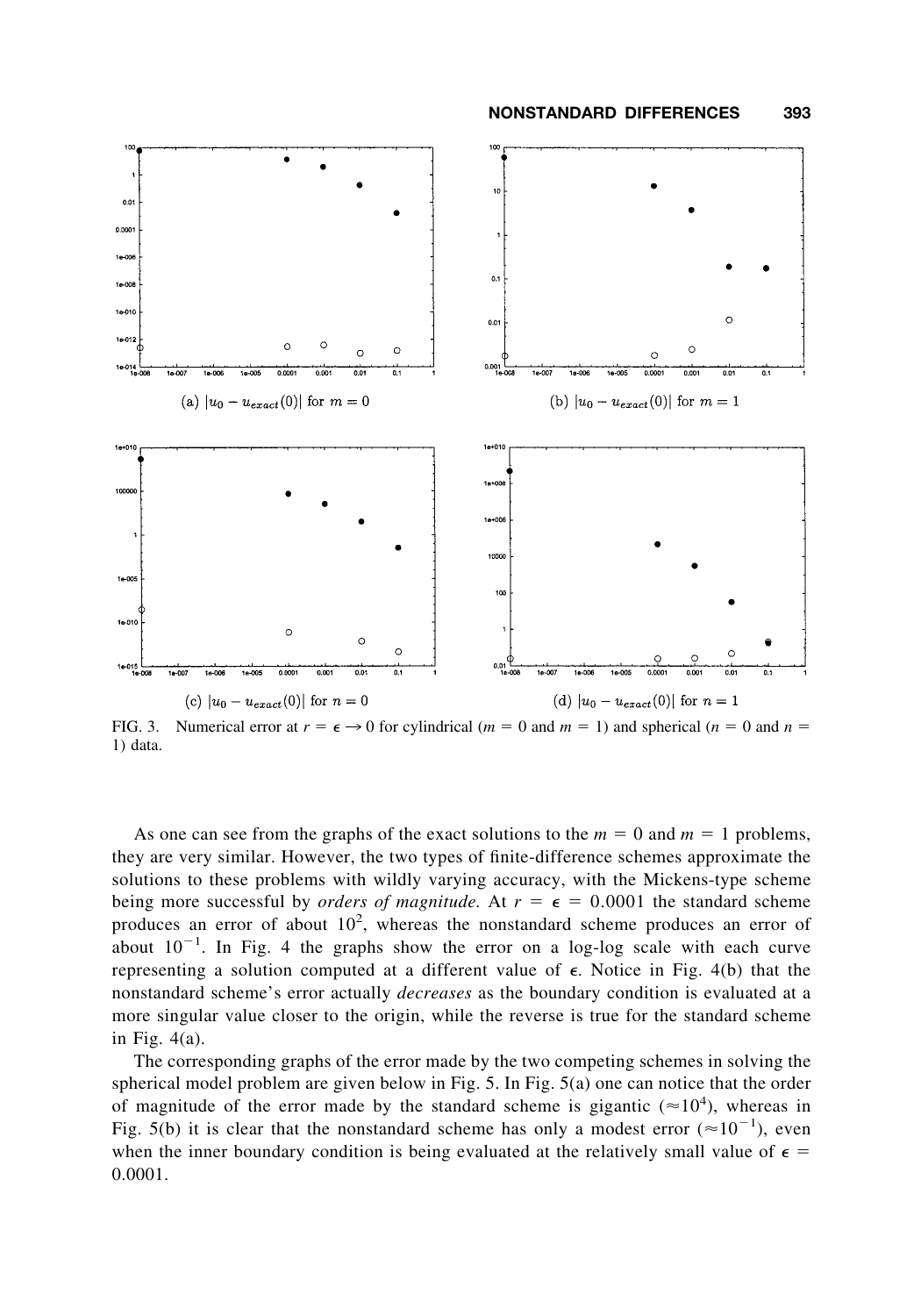

FIG. 4. Numerical error comparison as  $\epsilon \to 0$  for cylindrical solutions of (21).

All the calculations performed in this section used a uniform discrete grid with  $N = 101$  grid points, with a grid separation which varied depending on  $\epsilon$ . The known constants in the boundary conditions were taken to be  $G = 2$  and  $S = 5$  for no particular reason.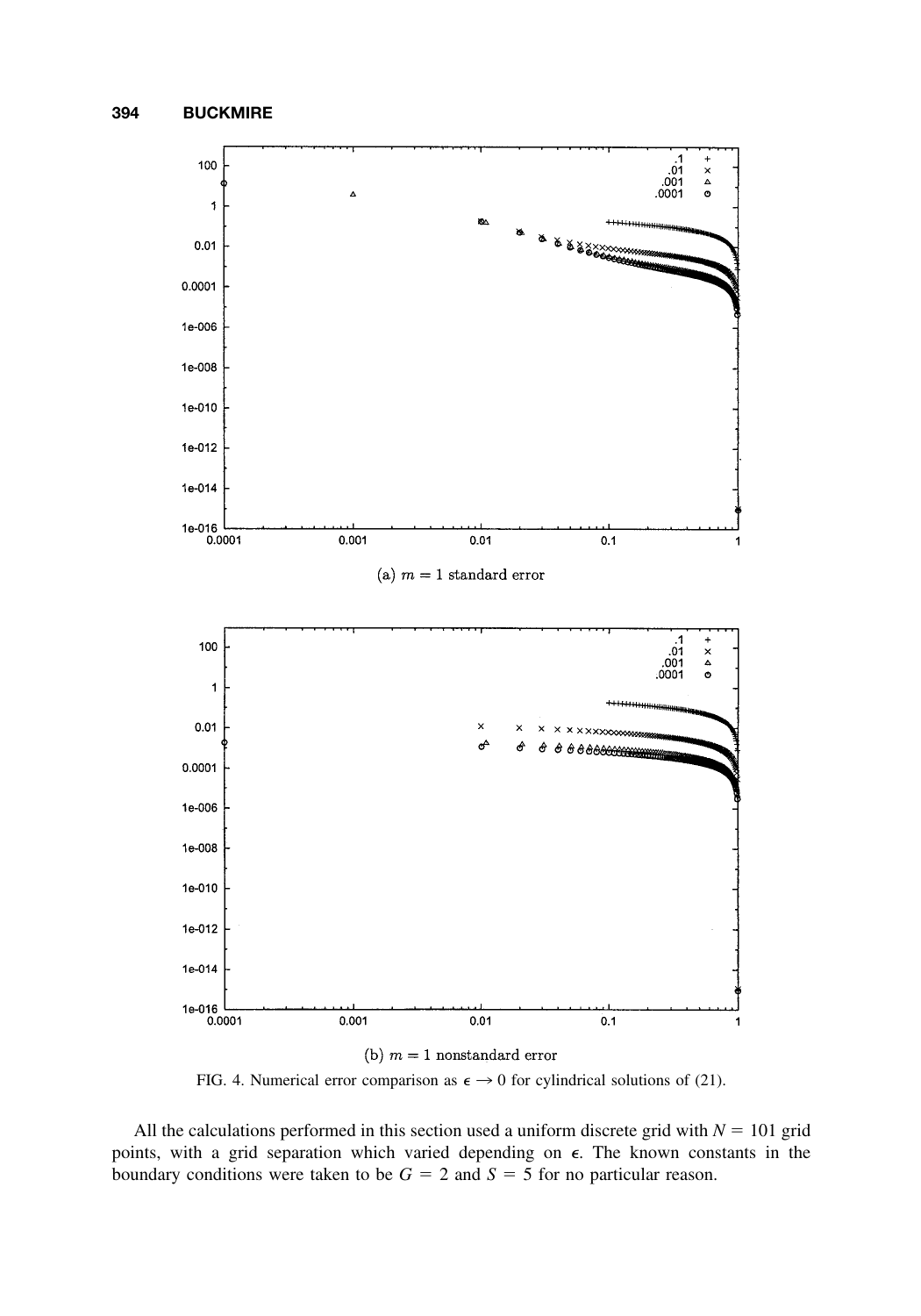

FIG. 5. Numerical error comparison as  $\epsilon \rightarrow 0$  for spherical solutions of (32).

A uniform grid is a bad choice to pick when discretizing the domain if one is solving a differential equation with a  $r^p(d/dr)$  operator and the domain includes the singular point  $r = 0$ . In [9] it was shown that the error between the standard and nonstandard schemes depends on a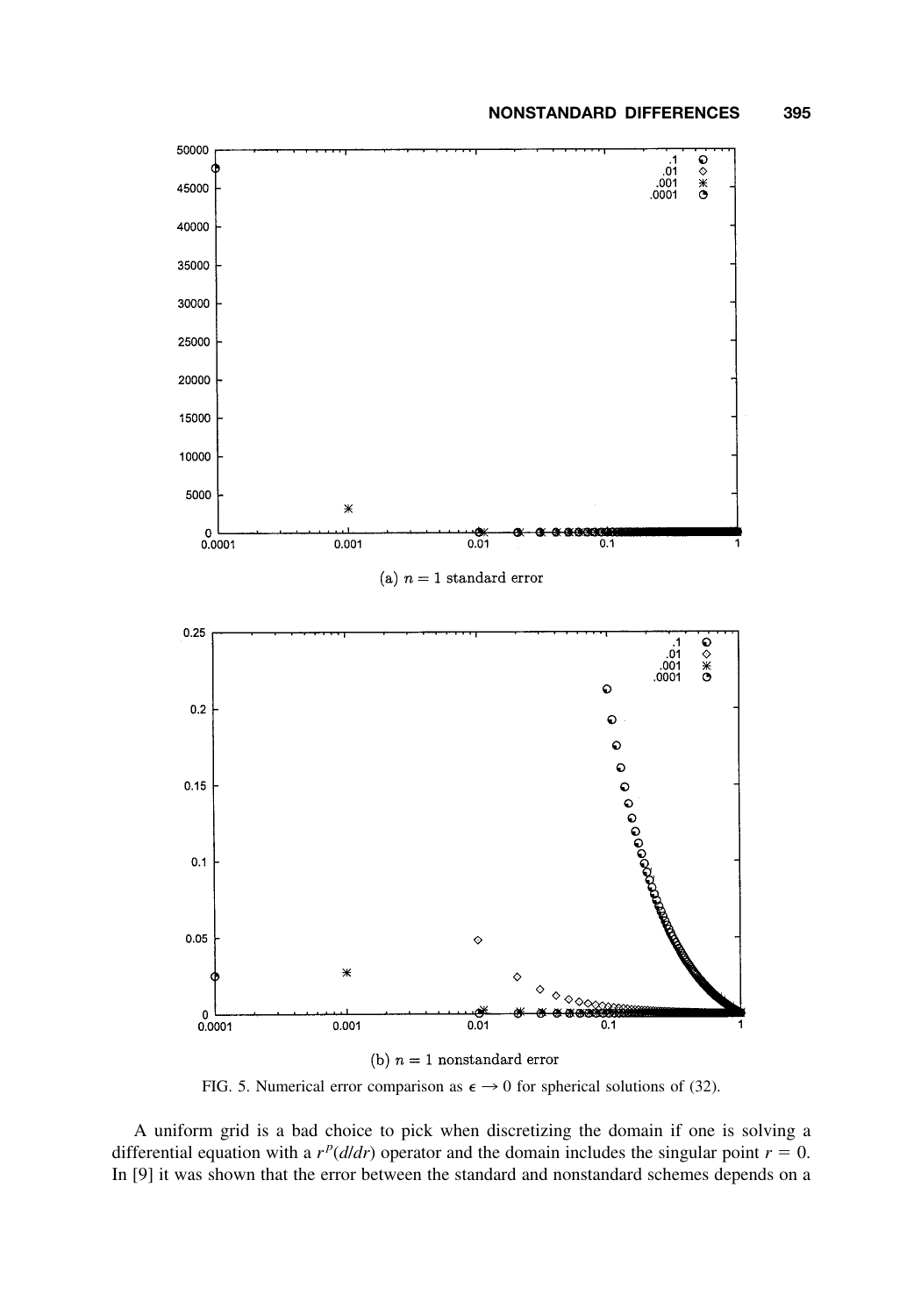property of the grid defined as  $\delta_j = (r_{j+1} - r_j)/(r_{j+1} + r_j)$ . A better grid choice is to ensure that the grid has the property that  $\delta_i$  is small for all *j*. The easiest way to do that is to pick one value of  $\delta$  for all *j*. The value can be chosen by looking at the definition of  $\delta$ <sub>i</sub> and rearranging it to give a marching scheme that chooses the appropriate grid discretization  $\{r_j\}_{j=0}^N$ .

$$
\delta_j = \frac{r_{j+1} - r_j}{r_{j+1} + r_j} \Rightarrow r_j = \left(\frac{1 - \delta_j}{1 + \delta_j}\right) r_{j+1}, \quad \text{with } r_N = 1.
$$

For example, if one lets  $\delta_i = 1/N$ , then

$$
r_j = \left(\frac{1 - 1/N}{1 + 1/N}\right) r_{j+1} = \frac{N - 1}{N + 1} r_{j+1},
$$

which implies that  $r_j = \alpha^{N-j} r_N$ , for  $j = 0$  to *N*, where  $\alpha = (N - 1)/(N + 1) < 1$ . This grid choice corresponds to an approximately exponentially stretched grid, with many points clustered near  $r = 0$ . This analysis supports the selection of an exponentially scaled grid used by Krupp and Murman [12] and Cole and Murman [13] to numerically solve the Kármán-Guderley equation in the early 1970s.

The standard forward-difference scheme can be used to solve singular differential equations, but the grid must be chosen intelligently. Using the Mickens-type schemes there is flexibility about what kind of grid to use because they are still more accurate regardless of the grid choice.

#### **6. CONCLUSIONS**

In this article, new finite-difference schemes have been introduced to solve singular boundary value problems with differential equations in cylindrical or spherical coordinates. The given results show that these schemes appear to tackle singular boundary value problems more accurately and efficiently than standard finite-difference schemes. In particular, the nonstandard schemes easily approximate the solution near the singularity at the origin where the standard schemes generally fail. The numerical methods investigated here are interesting examples of the type of nonstandard finite-difference schemes that have been thoroughly researched by Professor Ronald E. Mickens. Although the initial discovery of these particular Mickens-type finite differences was motivated by a problem in theoretical aerodynamics in cylindrical coordinates, the schemes explicated within can really be used for any problem where the Laplacian operator in cylindrical or spherical coordinates needs to be discretized numerically. Future research will investigate applying the ideas in this article to other diverse boundary value problems in order to discover other useful Mickens-type, nonstandard finite-difference schemes.

## **APPENDIX: TRUNCATION ERRORS**

Another way that one can compare two finite-difference schemes is to look at their local truncation errors. If one assumes the grid is uniform with grid separation parameter *h*, and let  $r_j = jh$ ,  $r_{j+1} = (j + 1)h = j + h$ ,  $u_j = u(r_j)$  and  $u_{j+1} = u(r_{j+1}) = u(r_j + h)$ , then one can perform Taylor Expansions on the finite-difference schemes and obtain the truncation error associated with each approximation technique.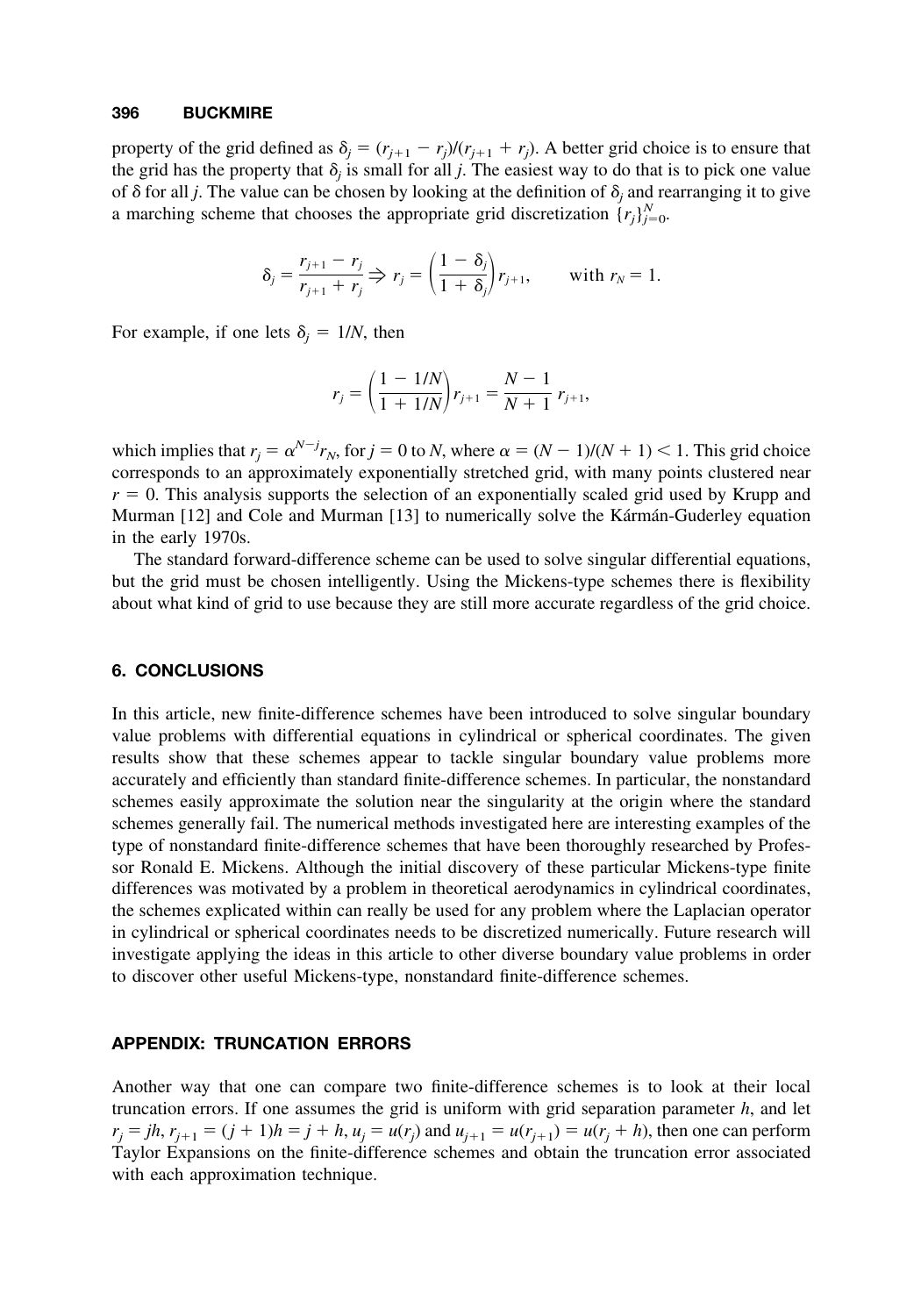The standard finite-difference approximation of  $(1/r)(ru')'$  looks like

$$
\frac{1}{rh}\left(\left(r+\frac{h}{2}\right)\frac{u(r+h)-u(r)}{h}-\left(r-\frac{h}{2}\right)\frac{u(r)-u(r-h)}{h}\right)
$$
\n
$$
=\frac{1}{r}(ru')'+\frac{h^2}{12}\left(u^{(iv)}+\frac{2u'''}{r}\right)+\frac{h^4}{360}\left(u^{(vi)}+\frac{3u^{(v)}}{r}\right)+\mathcal{O}(h^6). \quad (43)
$$

The nonstandard finite-difference approximation of  $(1/r)(ru')'$  is

$$
\frac{1}{rh} \left( \frac{u(r+h) - u(r)}{\log(r+h) - \log(r)} - \frac{u(r) - u(r-h)}{\log(r) - \log(r-h)} \right) = \frac{1}{r} (ru')' + \frac{h^2}{12} \left( u^{(iv)} + \frac{2u'''}{r} - \frac{u''}{r^2} + \frac{u'}{r^3} \right) + \frac{h^4}{360} \left( u^{(vi)} + \frac{3u^{(v)}}{r} - \frac{5u^{(iv)}}{2r^2} + \frac{5u'''}{r^3} - \frac{19u''}{2r^4} + \frac{27u'}{2r^5} \right) + \mathbb{O}(h^6). \quad (44)
$$

The standard finite-difference approximation of  $(1/r^2)(r^2u')'$  looks like

$$
\frac{1}{r^2 h} \left( \left( r + \frac{h}{2} \right)^2 \frac{u(r+h) - u(r)}{h} - \left( r - \frac{h}{2} \right)^2 \frac{u(r) - u(r-h)}{h} \right) = \frac{1}{r^2} (r^2 u')' + \frac{h^2}{12} \left( u^{(iv)} + \frac{4u'''}{r} + \frac{3u''}{r^2} \right) + \frac{h^4}{360} \left( u^{(vi)} \frac{6u^{(v)}}{r} + \frac{15u^{(iv)}}{2r^2} \right) + \mathcal{O}(h^6). \quad (45)
$$

The nonstandard finite-difference approximation of  $(1/r^2)(r^2u')'$  is

$$
\frac{1}{r^{2}h} \left( r \cdot (r+h) \frac{u(r+h) - u(r)}{h} - r \cdot (r-h) \cdot \frac{u(r) - u(r-h)}{h} \right)
$$
\n
$$
= \frac{1}{r^{2}} (r^{2}u')' + \frac{h^{2}}{12} \left( u^{(iv)} + \frac{4u'''}{r} \right) + \frac{h^{4}}{360} \left( u^{(vi)} + \frac{6u^{(v)}}{r} \right) + \mathcal{O}(h^{6}). \quad (46)
$$

The author thanks his thesis advisor Don Schwendeman of Rensselaer Polytechnic Institute for his useful suggestions and encouragement and Ronald Mickens of Clark Atlanta University for his friendliness and mentoring spirit. I also thank Tom Witelski of Duke University for apprising me of Professor Mickens's *oeuvre.* The numerical calculations for this article were performed using *Mathematica,* and the figures were generated using gnuplot. This article is dedicated to the memory of the late Julian D. Cole.

## **References**

- 1. R. E. Mickens, Nonstandard finite difference schemes for differential equations, J Difference Eq Appl 8(9) (2002), 823– 847.
- 2. R. E. Mickens, Applications of nonstandard finite differences, World Scientific, Singapore, 2000.
- 3. R. E. Mickens, Nonstandard difference models of differential equations, World Scientific, Singapore, 1994.
- 4. R. Buckmire, The design of shock-free transonic slender bodies of revolution. Ph.D. thesis, Rensselaer Polytechnic Institute, Troy, NY, 1994.
- 5. J. D. Cole and L. P. Cook, Transonic aerodynamics, North Holland, 1986.